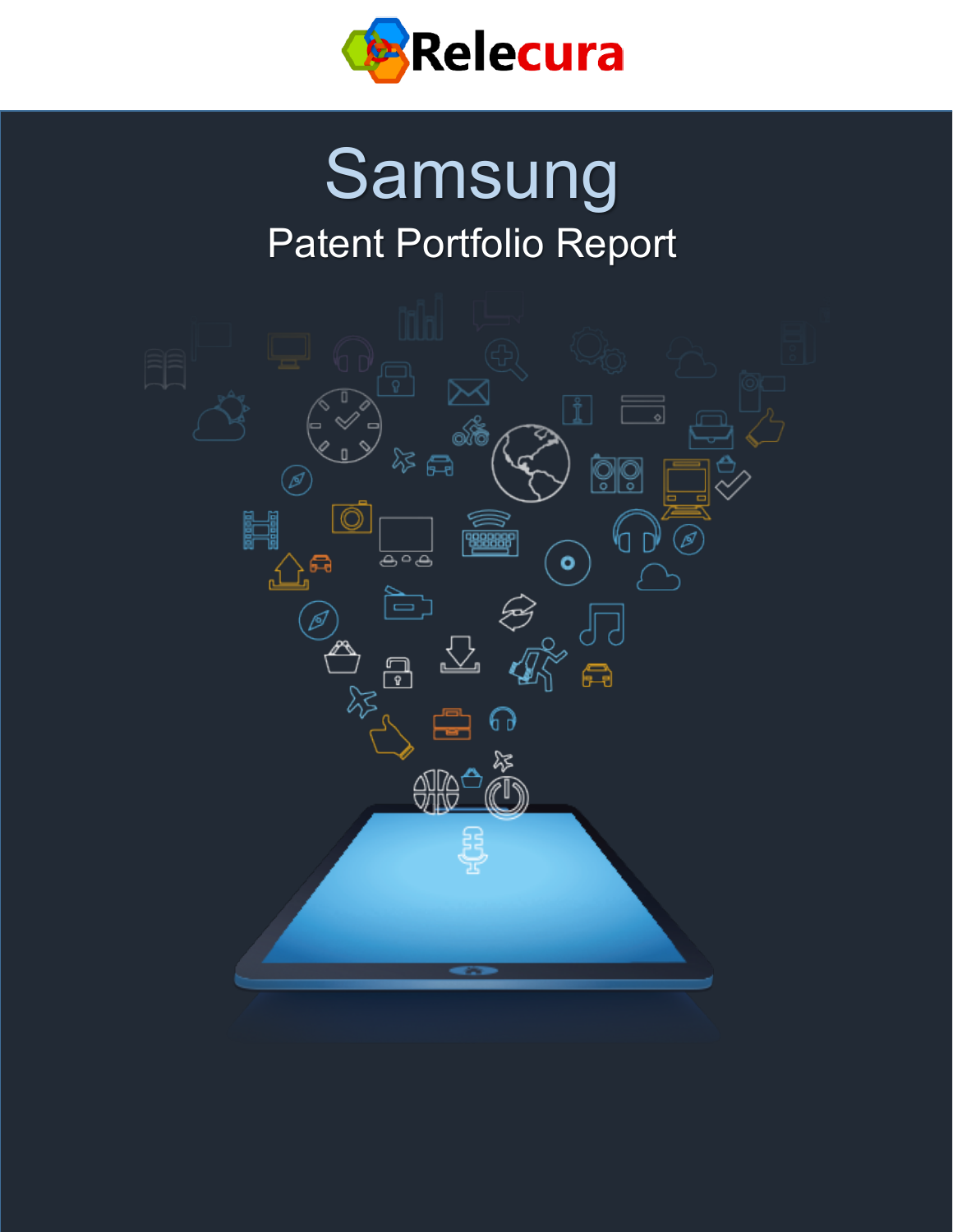

### **Introduction**

This report looks at Samsung's patent portfolio and provides analytics and insights into its various aspects. It takes a closer look at the publishing trends driving the growth of Samsung's portfolio in different technology and sub-technology areas. The report also attempts to determine which of the granular segments in Samsung's portfolio have shown the fastest rates of growth in the past six years.

### Portfolio Insights

We studied a total of 324,122 patent applications currently in force for Samsung, of which 188,589 are granted. Unless otherwise stated, we have used and displayed numbers for patent applications.

#### Portfolio Growth

Publishing trends indicate that there was a dip in the number of published patents in the 2007-2009 period. The publishing trend subsequently picked up post 2009 and was significantly higher in this period as compared to that in the pre-2007 period, both in terms of the number of patent applications published each year as well as the year-on-year growth of the total number published.

#### Key Technologies

The top technologies addressed by the patents currently held by Samsung relate to semi-conductor devices, digital data processing, pictorial communication (primarily television technologies), data transmission, wireless networks and signal transmission.

The top sub-technologies covered by Samsung's current patent assets are,

- Semi-conductor related
	- o Multiple semiconductor or solid-state devices components formed on a common substrate.
	- o Manufacturing or treatment of integrated circuits and semiconductor devices.
	- o Solid state devices with an active organic material.
	- o Multistep manufacturing processes for rectifiers, oscillators, capacitors and resistors.
- Optics
	- o Optical devices for controlling light characteristics, non-linear optics.
- Digital interface arrangements
- Television related
	- o Circuits for flat panel displays.
	- o Hardware and software aspects of TV signals.

The number of published patents in each of the above technologies and sub-technologies along with their trends are given in subsequent sections.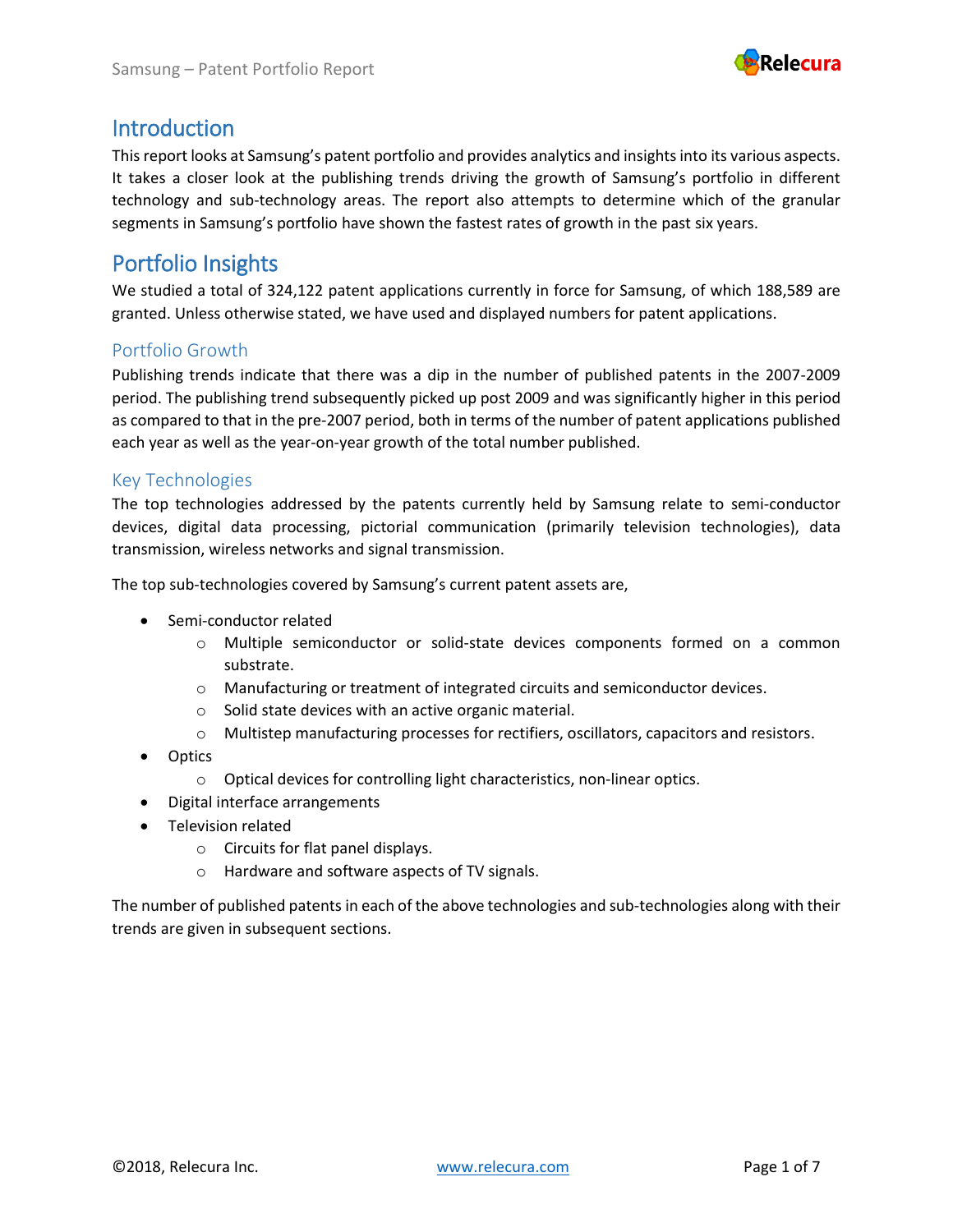

#### Geographical Coverage

Samsung follows the strategy of filing primarily in its home country of Korea and then in the U.S. These two jurisdictions account for just under two-thirds of its published patent applications, and are followed by China, Europe and Taiwan.

The publishing trends by jurisdiction clearly indicate that the U.S. became a higher priority for Samsung post 2009. In the post 2009 period to the present, the number of published U.S. applications have been on par with those published in Korea and even exceed them in certain years.

#### Portfolio Quality

Samsung holds 14993 patent applications (a 4.6% portfolio share) that are "high quality" with a Relecura Star Rating of 3.0 or more out of 5.0. A chart showing the distribution of patent applications, by both quality and sub-technologies, is shown in a following section.

#### Forward Citing (FC) Assignees

The top forward citing assignees are listed in a subsequent sections, ranked by the number of patent applications they cite within the Samsung portfolio. The distribution of the sub-technologies based on the cited documents is also shown for each of the FC assignees.

#### Fast Growing Segments within Sub-technologies

We determine the fastest growing segments within each of the top five sub-technology areas in the Samsung portfolio. These segments are identified based on their rates of growth. The data for this is presented in the final table.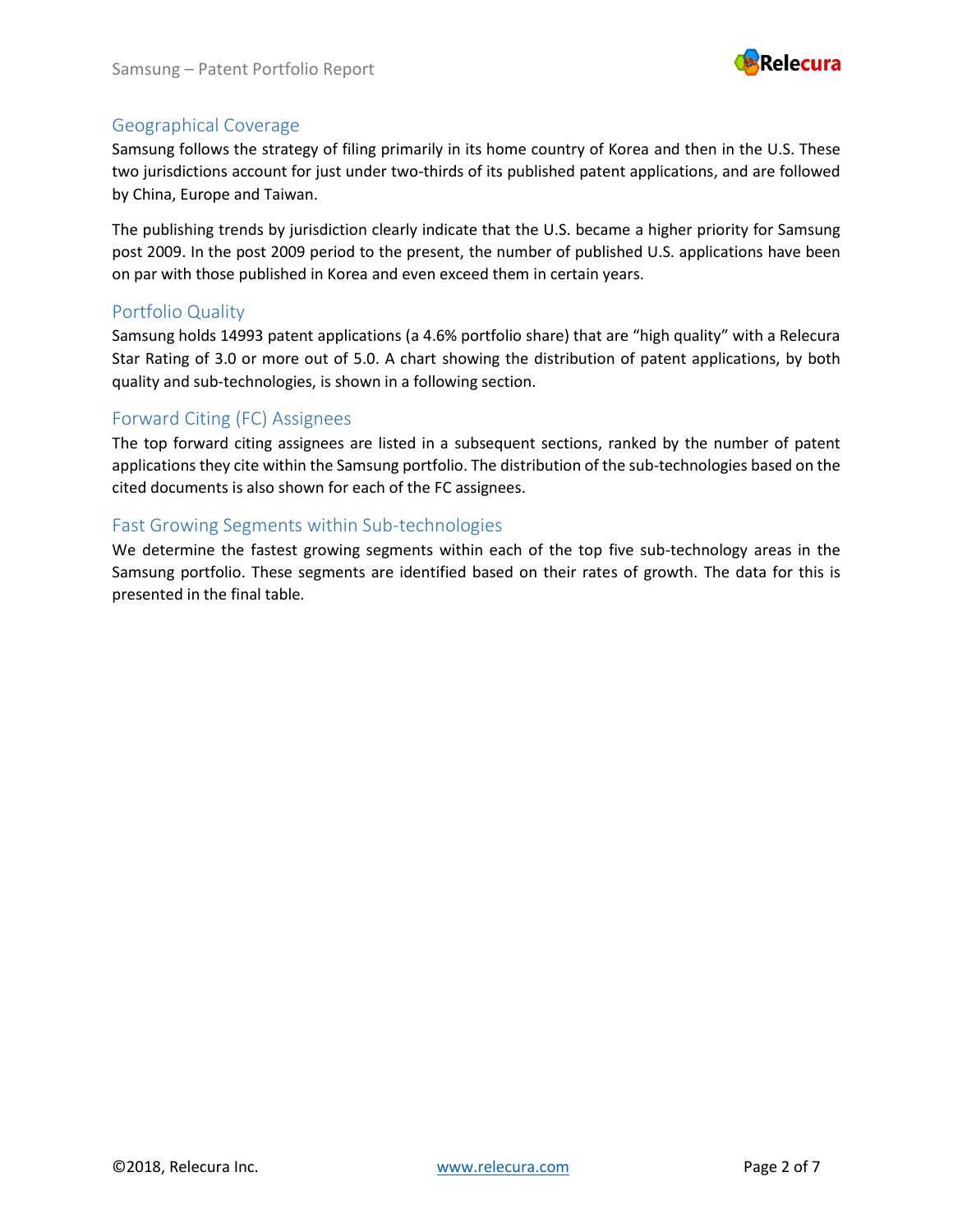



## Publishing trends





### Key Sub-technologies

| <b>Top Sub-Technologies</b>                                                              | Number of<br><b>Documents</b> |
|------------------------------------------------------------------------------------------|-------------------------------|
| Multiple semiconductor or solid-state devices components formed<br>on a common substrate | 31,834                        |
| Digital interface arrangements                                                           | 27,878                        |
| Manufacturing or treatment of ICs and semiconductor devices                              | 25,704                        |
| Optical devices for controlling light characteristics, non-linear optics                 | 24,891                        |
| Solid state devices with active organic material                                         | 20,148                        |
| Circuits for flat panel display                                                          | 19,287                        |
| Hardware or software aspects of TV signals                                               | 18,433                        |
| Multistep manufacturing process for rectifiers, oscillators,<br>capacitors and resistors | 16,110                        |
| <b>Radio transmission</b>                                                                | 13,855                        |
| Secondary cells                                                                          | 11,969                        |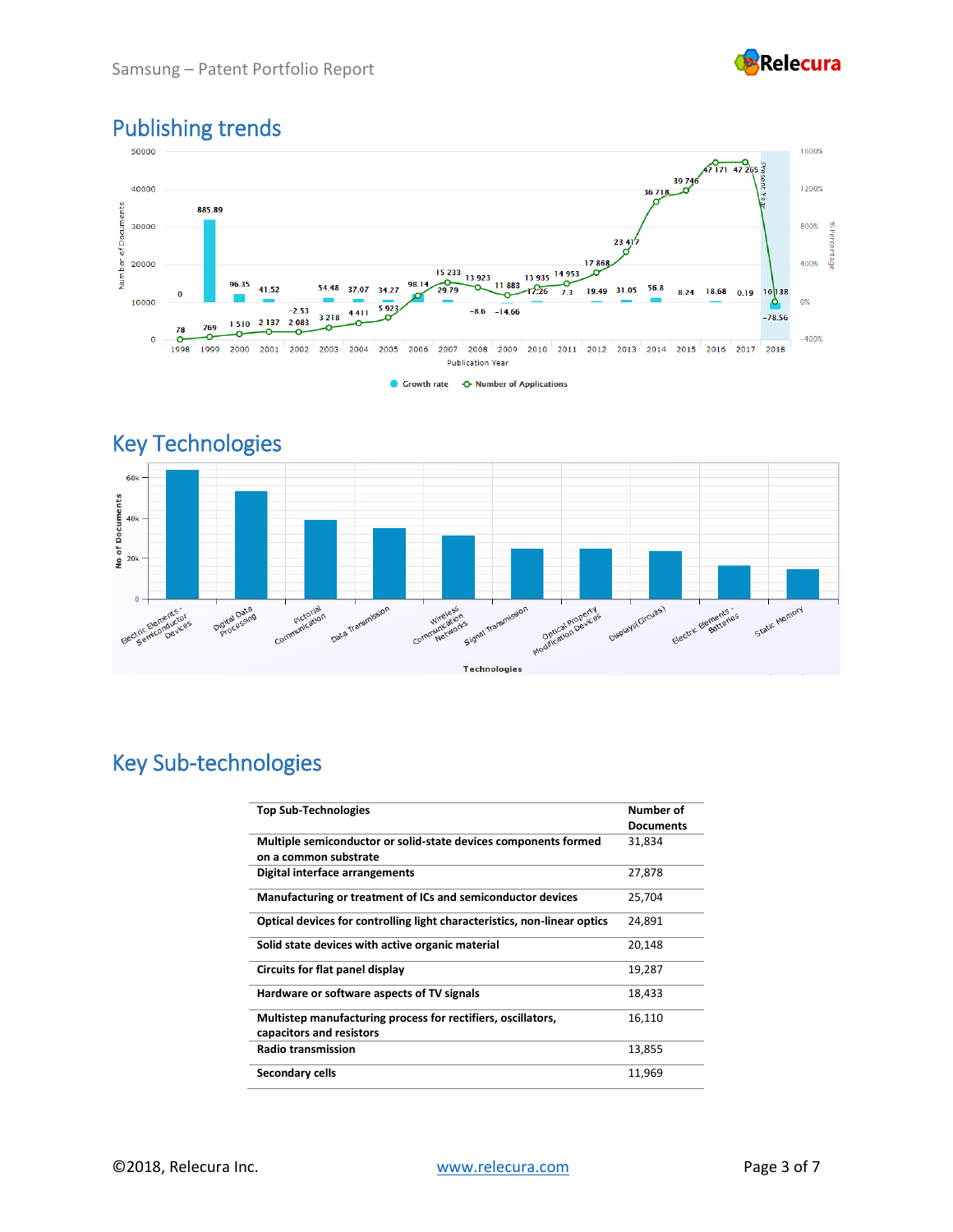

### Key Geographies



Publishing Trends by Geography





manufacturing or treatment of ics and semiconductor devices (a) optical devices for controlling light characteristics, non linear optics Solid state devices with active organic material C circuits for flat panel display C hardware or software aspects of tv signals • Solid State derives with dealer organic indeed and the dealers for the patier display and individual of Solidate dependent of the system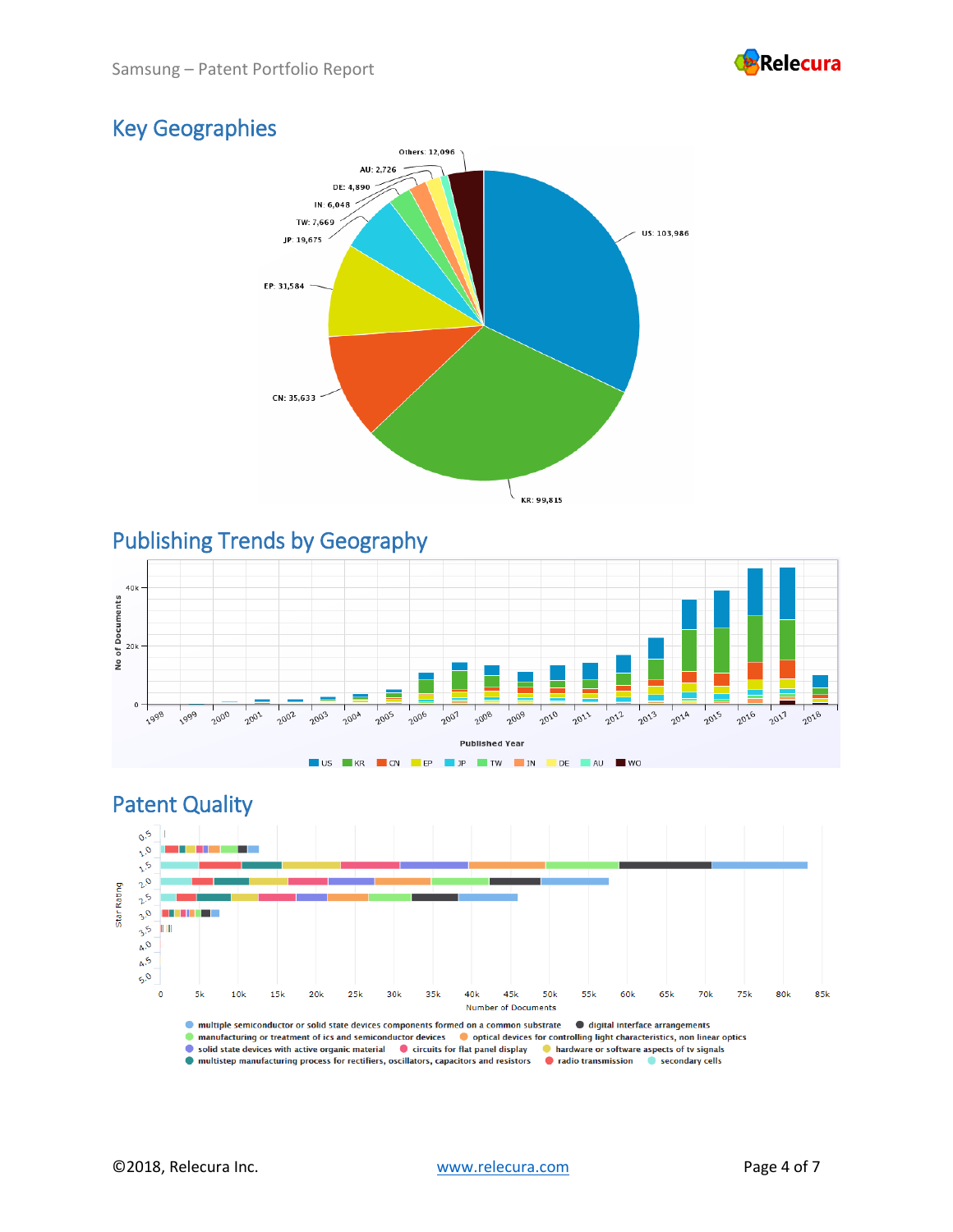

### Top Forward Citing (FC) Assignees

| <b>Number of</b> |
|------------------|
| documents cited  |
| 25,249           |
| 8,571            |
| 7,559            |
| 6,999            |
| 6,934            |
| 6,850            |
| 6,021            |
| 5,984            |
| 5,600            |
|                  |

### Sub-technologies cited by FC Assignees



### Evolution of Key Technologies

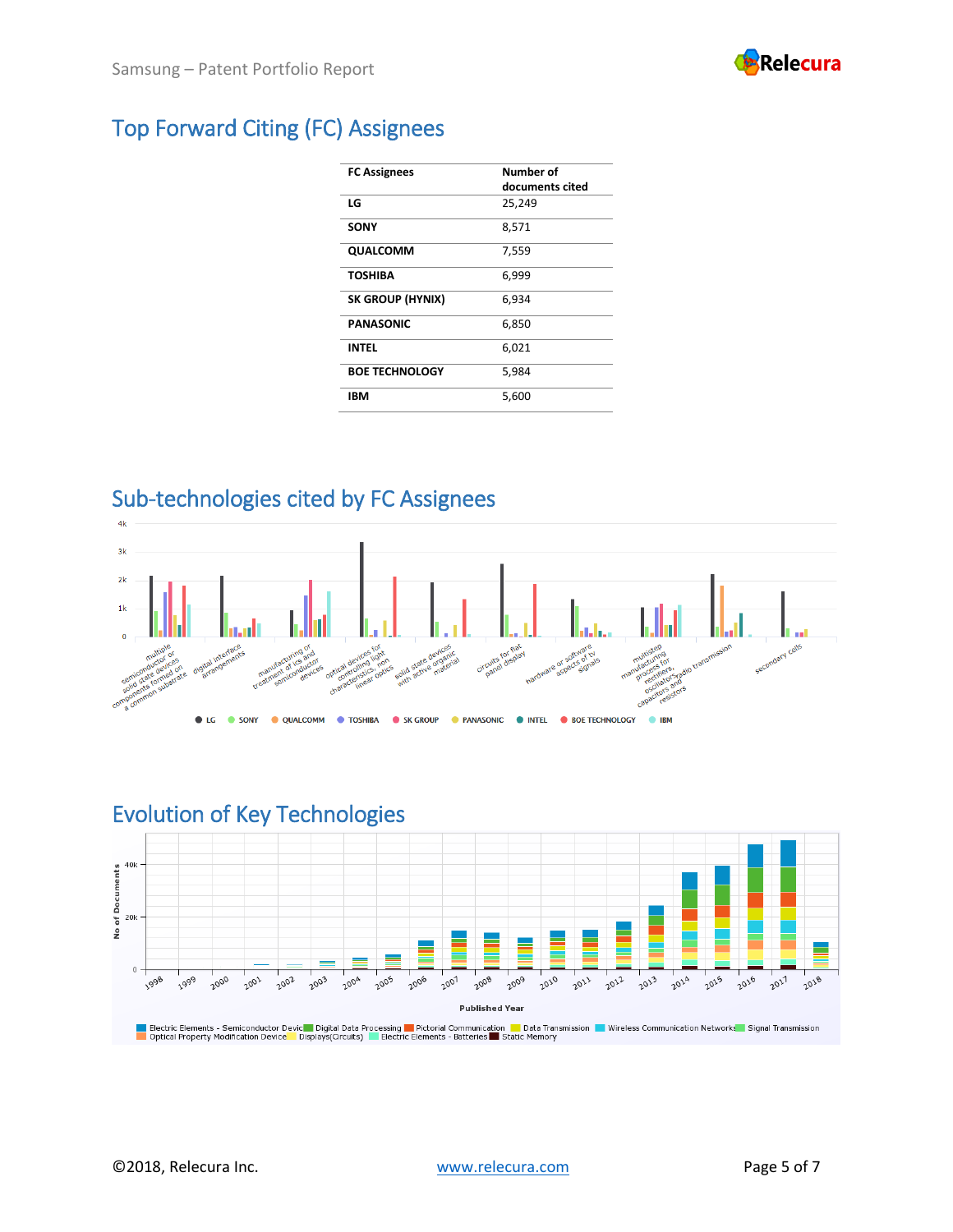

### Evolution of Key Sub-technologies



### Fast Growing Segments within Sub-technologies

Numbers shown are for patent families.

| Sub-technology                                                                           | <b>Details</b>                                                                              | 2012 | 2013            | 2014 | 2015 | 2016 | 2017 | <b>Trend</b> |
|------------------------------------------------------------------------------------------|---------------------------------------------------------------------------------------------|------|-----------------|------|------|------|------|--------------|
| Multiple semiconductor or solid state devices<br>components formed on a common substrate | Field effect components - e.g. FinFET, MuGFET                                               |      | 16              | 42   | 87   | 218  | 245  |              |
|                                                                                          | Devices controlled by radiation - Colour imagers                                            | 19   | 22              | 21   | 32   | 47   | 68   |              |
|                                                                                          | OLED + touch screen                                                                         | 22   | 18              | 41   | 69   | 103  | 130  |              |
|                                                                                          | Multistep processes for ROMs - Characterised by the peripheral circuit region               | 28   | 19              | 29   | 45   | 58   | 84   |              |
|                                                                                          | Multistep processes for AMOLED                                                              | 52   | 71              | 126  | 125  | 198  | 255  |              |
| <b>Digital interface arrangements</b>                                                    | Interfaces to storage systems - In relation to data integrity, e.g. data losses, bit errors | 12   | $\overline{11}$ | 15   | 35   | 43   | 91   |              |
|                                                                                          | Interfaces to storage systems - Command handling arrangements, e.g. command                 | 14   | 16              | 36   | 55   | 79   | 141  |              |
|                                                                                          | buffers, queues, command scheduling                                                         |      |                 |      |      |      |      |              |
|                                                                                          | Interfaces to storage systems - Data transfer between one or more hosts and one or          | 26   | 29              | 48   | 89   | 117  | 196  |              |
|                                                                                          | more storage devices                                                                        |      |                 |      |      |      |      |              |
|                                                                                          | Interfaces to storage systems - Improving or facilitating administration and storage        | 6    | 19              | 23   | 23   | 53   | 77   |              |
|                                                                                          | management                                                                                  |      |                 |      |      |      |      |              |
|                                                                                          | Interfaces to storage systems - Non-volatile semiconductor memory arrays                    | 10   | 12              | 17   | 34   | 58   | 79   |              |
| Manufacturing or treatment of ICs and                                                    | Manufacturing field effect components, e.g. FinFET, MuGFET                                  | 104  | 100             | 173  | 196  | 348  | 423  |              |
| semiconductor devices                                                                    | Aspects relating to the layout of the pattern or to the size of vias or trenches            | 24   | 37              | 135  | 32   | 53   | 63   |              |
|                                                                                          | Filling of holes, grooves or trenches, e.g. vias, with conductive material                  | 20   | 36              | 46   | 57   | 69   | 80   |              |
|                                                                                          | Etching - By chemical means                                                                 | 26   | 20              | 18   | 40   | 65   | 63   |              |
| <b>Optical devices for controlling light</b>                                             | Liquid crystals - Light generated by photoluminescence                                      |      | 11              | 16   | 37   | 59   | 74   |              |
|                                                                                          | Liquid crystals - Characterised by their electrical, optical, physical properties           | 43   | 43              | 38   | 67   | 94   | 128  |              |
|                                                                                          | Liquid crystals - Insulating layers                                                         | 58   | 23              | 48   | 92   | 135  | 177  |              |
| characteristics, non linear optics                                                       | Liquid crystals - Surface-induced orientation of molecules by organic films, e.g.           | 28   | 27              | 34   | 74   | 90   | 98   |              |
|                                                                                          | polymeric films                                                                             |      |                 |      |      |      |      |              |
|                                                                                          | Liquid crystals - Spacers regularly patterned on the cell subtrate, e.g. walls, pillars     | 54   | 56              | 57   | 86   | 103  | 122  |              |
| Solid state devices with active organic<br>material                                      | OLED, PLED - Electron injection layer                                                       | 15   | 24              | 42   | 50   | 72   | 109  |              |
|                                                                                          | OLED, PLED - Electron transporting layer                                                    | 17   | 28              | 82   | 123  | 144  | 218  |              |
|                                                                                          | Organic semiconductors - Comprising only oxygen in the heteroaromatic polycondensed 6       |      | 12              | 41   | 93   | 159  | 175  |              |
|                                                                                          | ringsystem, e.g. cumarine dyes                                                              |      |                 |      |      |      |      |              |
|                                                                                          | <b>Flexible substrates</b>                                                                  | 20   | 33              | 102  | 113  | 159  | 217  |              |
|                                                                                          | Organic semiconductors - comprising only nitrogen as heteroatom                             | 25   | 32              | 85   | 131  | 192  | 233  |              |